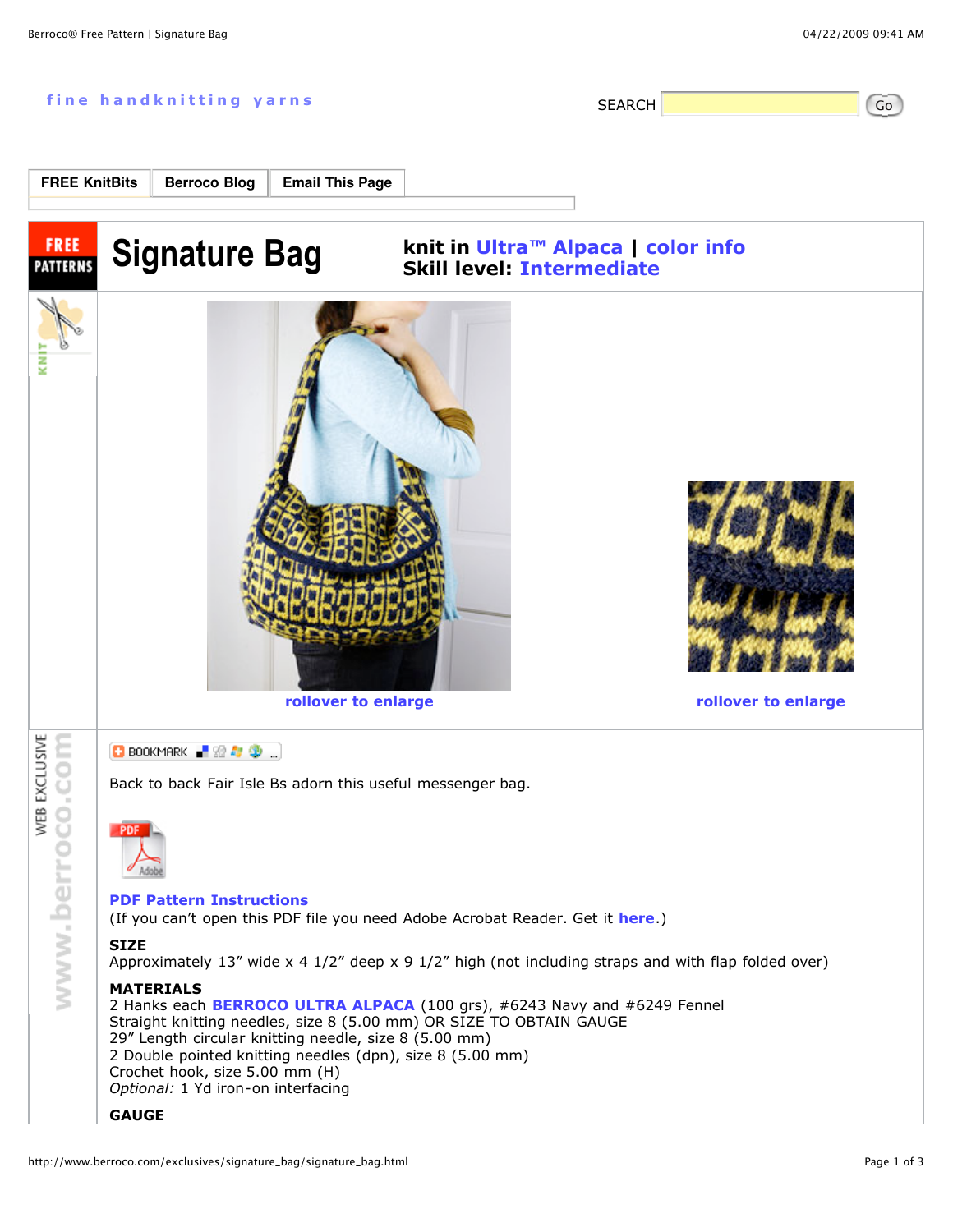22 sts =  $4$ "; 24 rows =  $4$ " in St st following chart TO SAVE TIME, TAKE TIME TO CHECK GAUGE

**Note:** This gauge is after steaming and with interfacing applied.

**Note:** When changing colors, hold yarn to the left and pick up new color from underneath. This twists yarn so there are no holes.

## **BACK**

With straight needles, using Navy, cast on 73 sts. Work even in St st, following chart until piece measures approximately 15 1/2" from beg, end on RS with Row 1 of chart. Bind off.

## **FRONT**

Work same as back until piece measures 9" from beg, end on RS with Row 9 of chart. Bind off.

## **GUSSET/STRAP**

With straight needles, using Navy, cast on 25 sts. Work in St st, following chart until piece measures approximately 58" from beg, end on RS with Row 1 of chart. Bind off.

## **FINISHING**

Steam pieces with hot iron and a pressing cloth. If desired, apply iron-on interfacing to WS of back and front following manufacturer's instructions. Sew cast-on and bound-off edges of gusset/strap tog being careful not to twist piece. Sew side and lower edges of back and front to side edges of gusset/strap with seam at center of lower edge. Approximately 23" of gusset/strap should be left unsewn to form strap. Back of bag will fold over to form flap. Turn bag inside-out and apply iron-on interfacing to inner edge of gusset.

**Strap Lining:** With straight needles, using Navy, cast on 115 sts. Work even in St st for 2 1/2", end on WS. Bind off. Sew lining to WS of strap (strap should roll toward inside about 1/2" on each side so seams won't show on RS.

**Front Edging:** With RS facing, using crochet hook and Navy, work in Reverse sc across top edge of front.

**Flap Edging:** With RS facing, using circular needle and Navy, pick up sts evenly around entire flap edge. With dpn's and Navy, cast on 3 sts.

**\* Row 1 (RS):** K2, insert point of RH needle through next st and first st on circular needle and k these 2 sts tog. DO NOT turn. Sl sts to beg of needle to work next row from RS. Rep from \* until all sts on circular needle have been worked. Bind off.